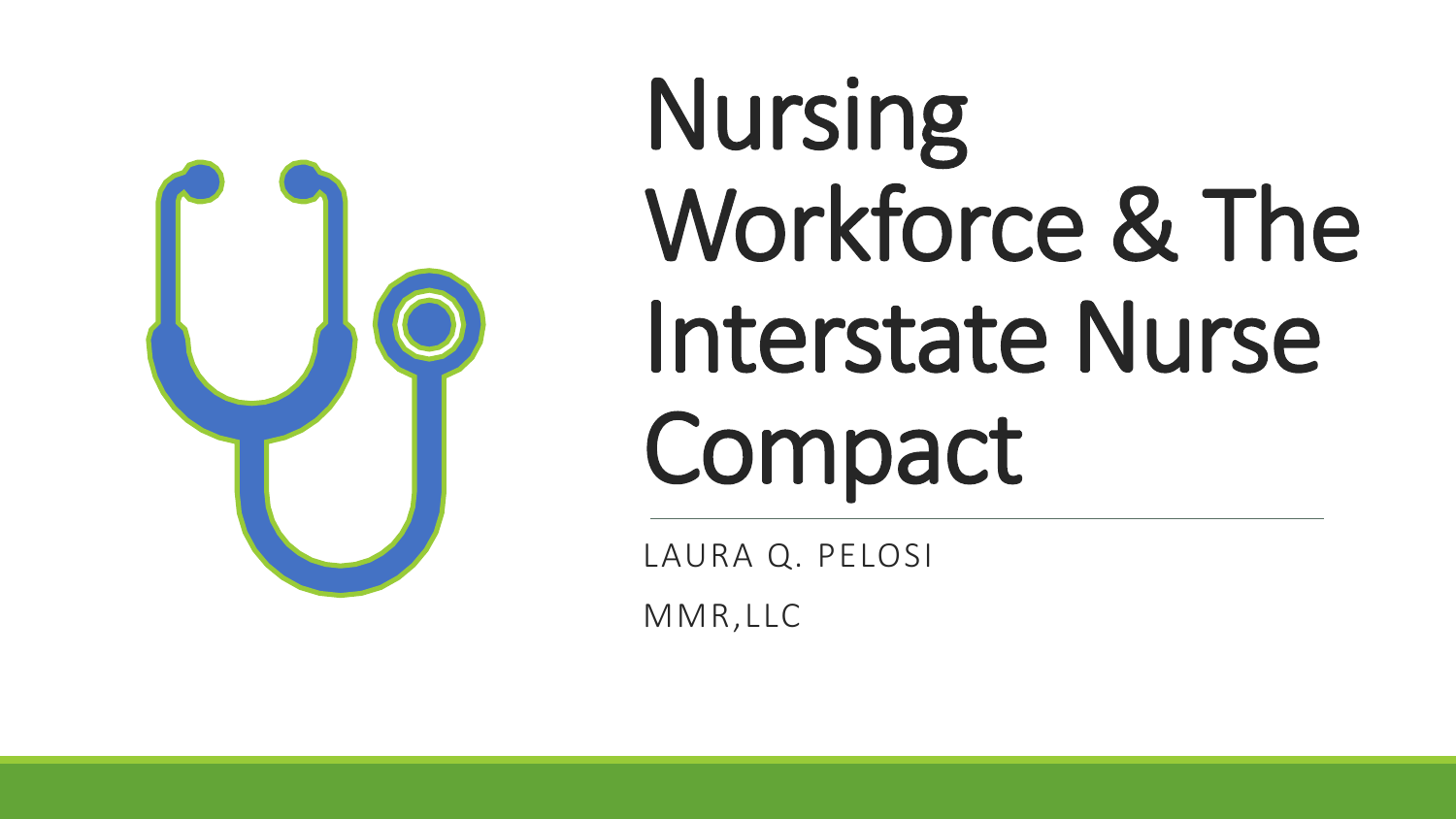#### Need

Roughly **5000** nursing related positions needed pre pandemic (RN, LPN, LNA, PCA) by *April 2020* per Vermont Rural Health Services Task Force January 2020

- Across the continuum hospitals, skilled nursing/long -term care facilities, home health agencies, FQHCs, designated agencies, adult day providers and others
- Conservative, low estimate incorporating new and replacement positions
- Pandemic likely moves that number up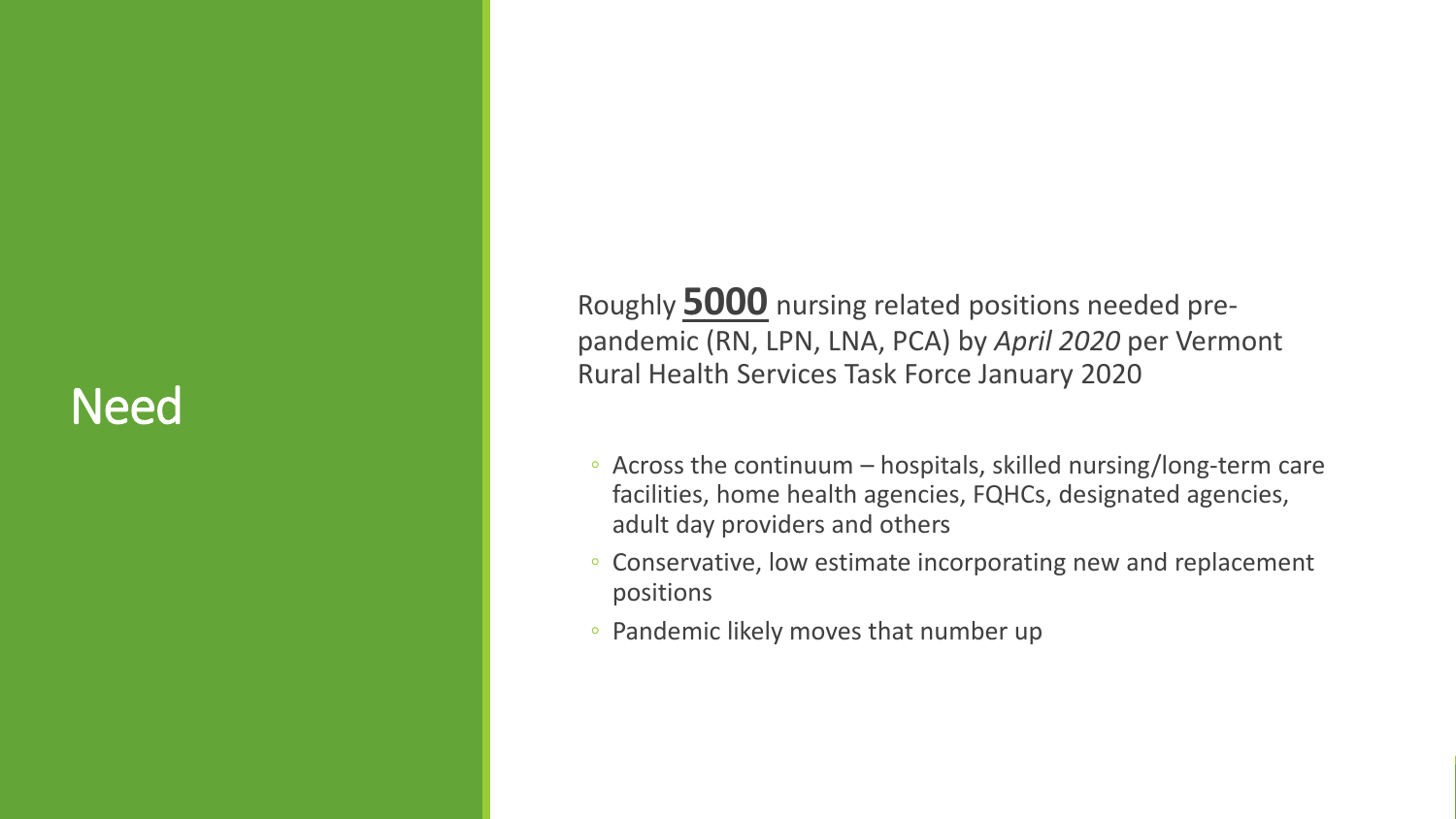## Law of Supply & Demand

## Need is greater than availability

Traveling Nurses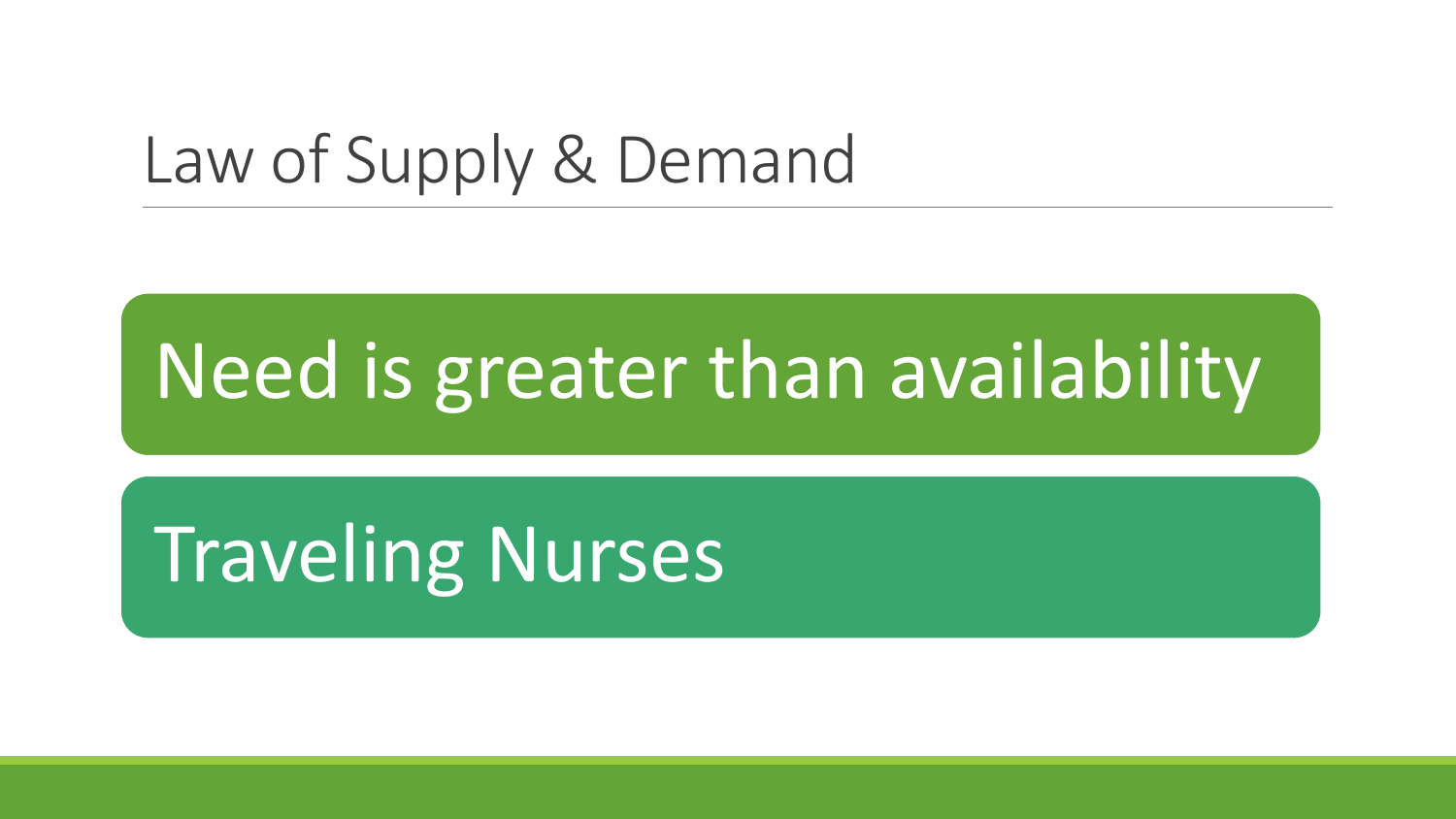## Traveling Nurses

Are here today and here today and<br>here to stay between the UNLESS

Vermont can train more nurses, keep more nurses and attract more nurses from other places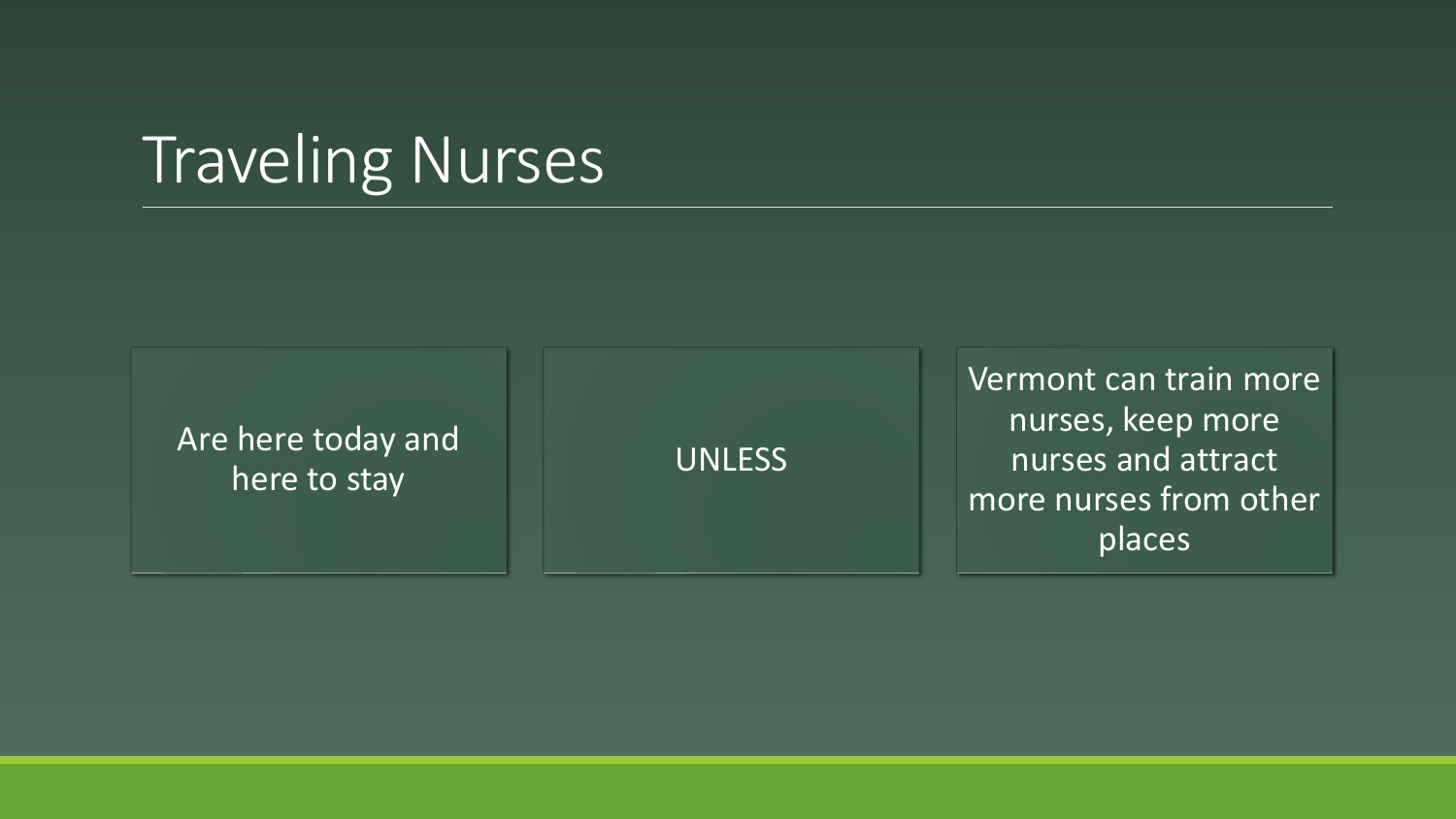# It's Not As Simple As Paying More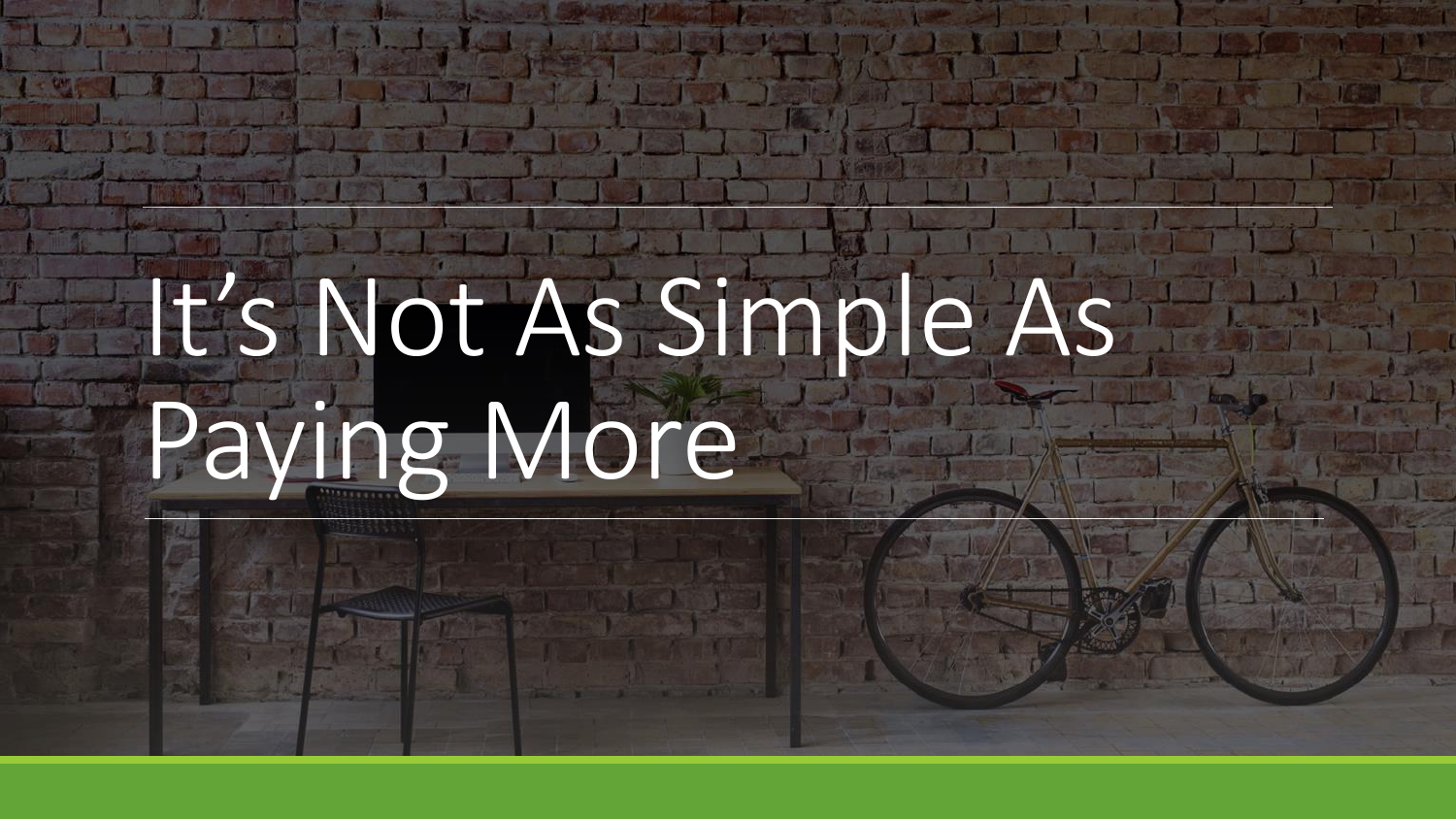#### The Structural Problem

Provider employers can't compete with the travel agency model

Providers rely on government funding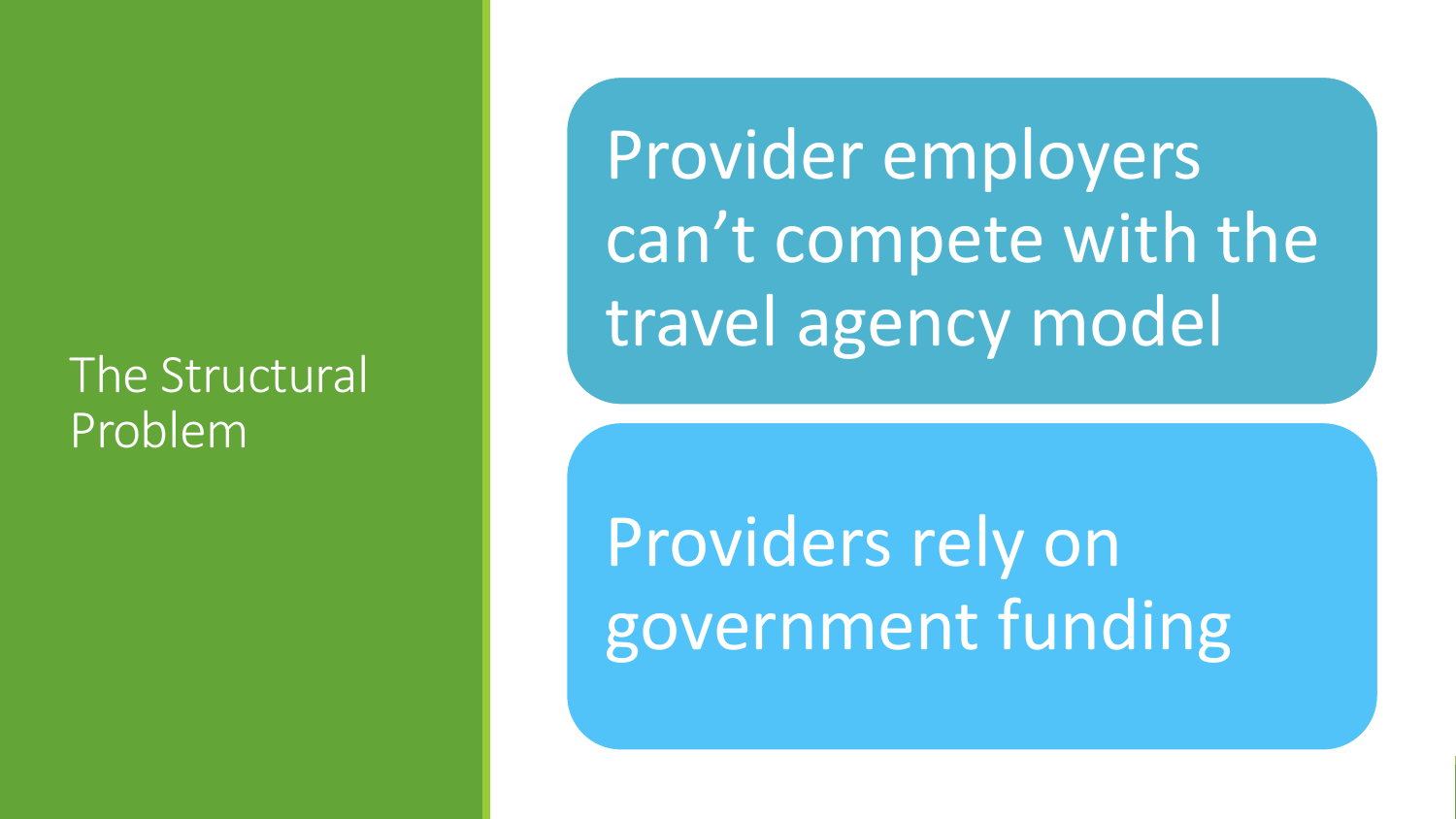## Traveling Nurse Compensation

\*Generally, specifics vary



Taxable hourly rate Mon-taxed housing



stipend

Non-taxed per diems (meals and incidentials)

Non-taxed travel reimbursements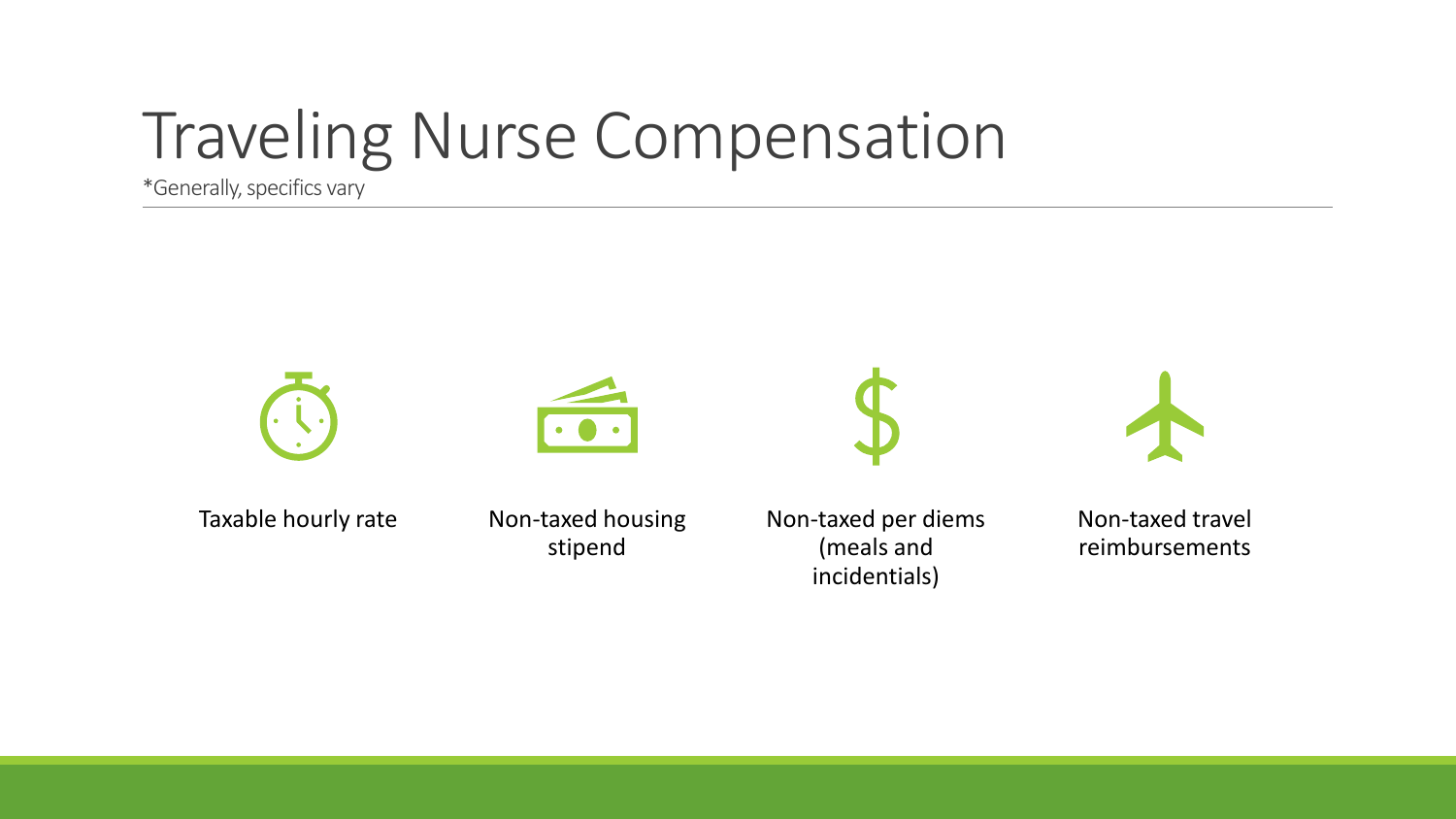## Travel Nurse Compensation: Other Considerations

◦ May not include paid vacation or paid sick leave

- What a provider "pays" the travel agency per hour for a travel nurse does not necessarily reflect the hourly nurse wage but rather what the agency charges the provider
- The travel agency benefits from reduced FICA taxes due to provision of nontaxable stipends

◦ Travel/flexibility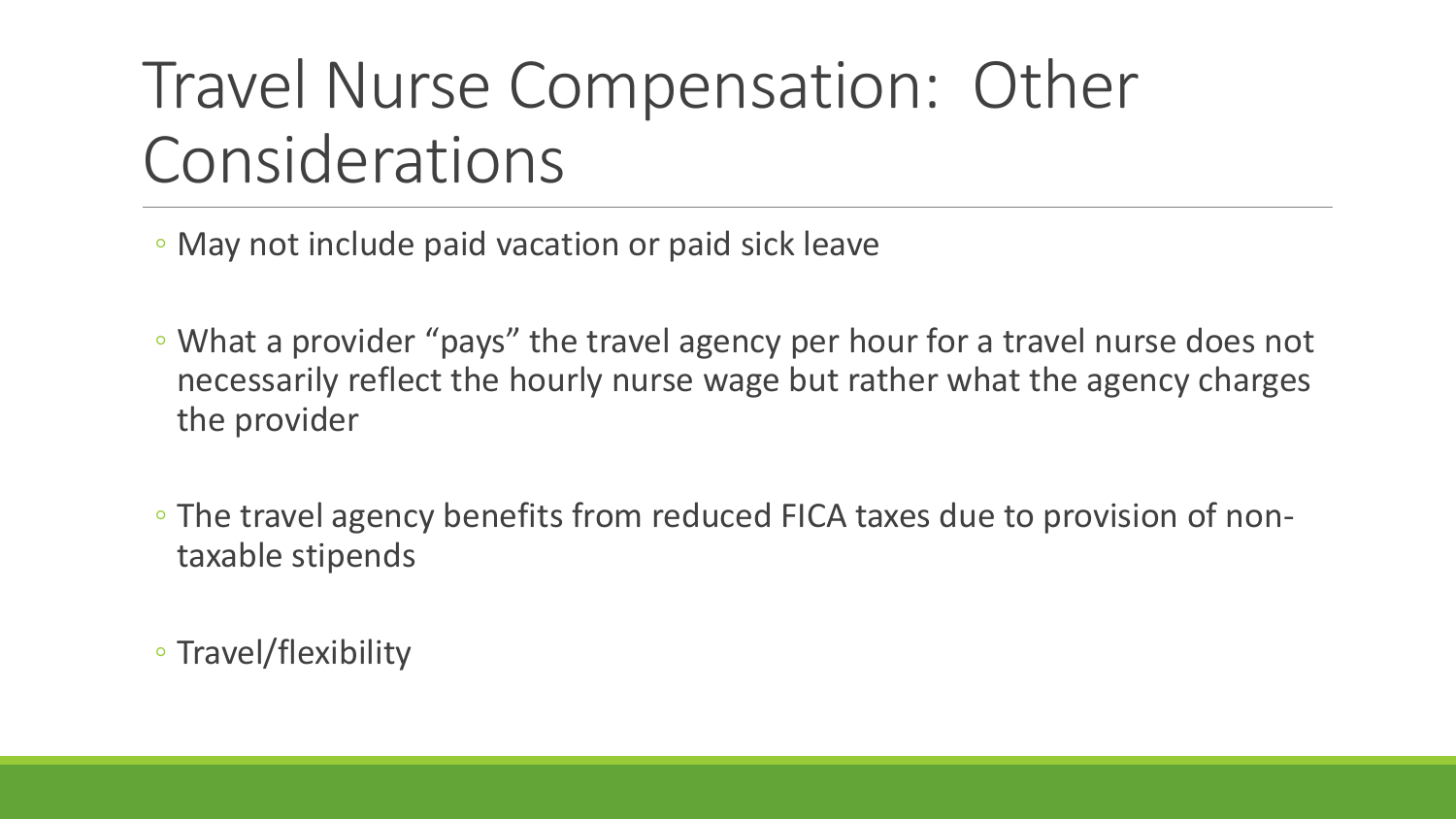#### LPN Wages:

2020 National Median = \$48,820/year

Bureau of Labor **Statistics** 

VTDOL – 2020 \*\* does not reflect bonuses

| <b>Percentile</b> | <b>Hourly</b> | Yearly   |
|-------------------|---------------|----------|
| 10%               | \$19.61       | \$40,800 |
| 25%               | \$21.48       | \$44,680 |
| <b>Median</b>     | \$24.49       | \$50,940 |
| 75%               | \$28.28       | \$58,820 |
| 90%               | \$30.63       | \$63,720 |
|                   |               |          |

Average  $$24.64$   $$51,240$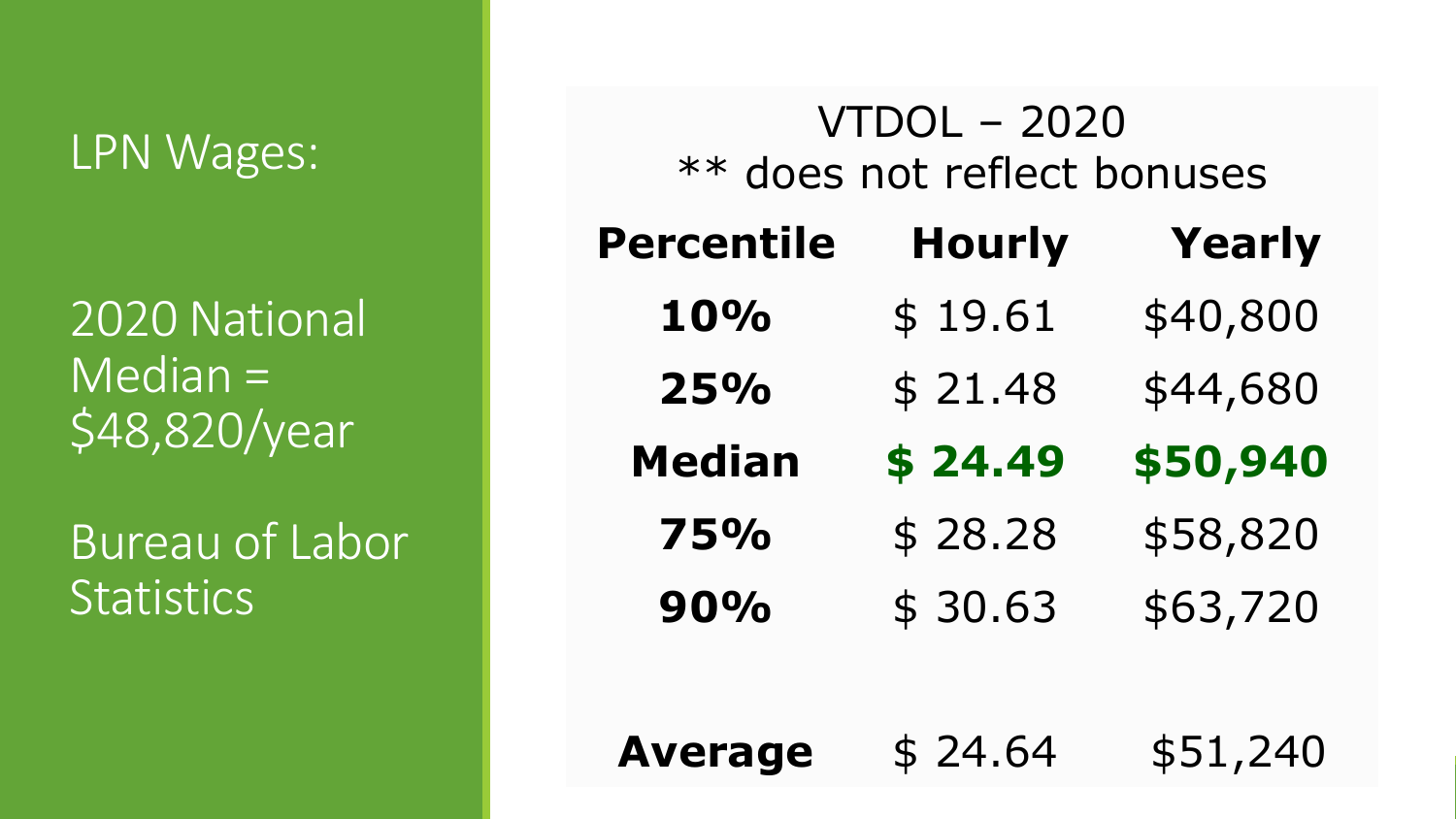RN Wages:

42% associate's level (ADN) 42.2% bachelor's level (BSN) *per AHEC 2020 Relicensure Survey*

2020 National Median = \$75,330 (bachelor's level)

Bureau of Labor Statistics

VTDOL RNs – 2020 (no distinction ADN/BSN) \*\*does not reflect bonuses

| <b>Percentile</b> | <b>Hourly</b> | <b>Yearly</b> |
|-------------------|---------------|---------------|
| 10%               | \$25.57       | \$53,190      |
| 25%               | \$28.33       | \$58,920      |
| <b>Median</b>     | \$33.50       | \$69,670      |
| <b>75%</b>        | \$40.10       | \$83,410      |
| 90%               | \$47.30       | \$98,380      |
|                   |               |               |
| <b>Average</b>    | \$34.68       | \$72,140      |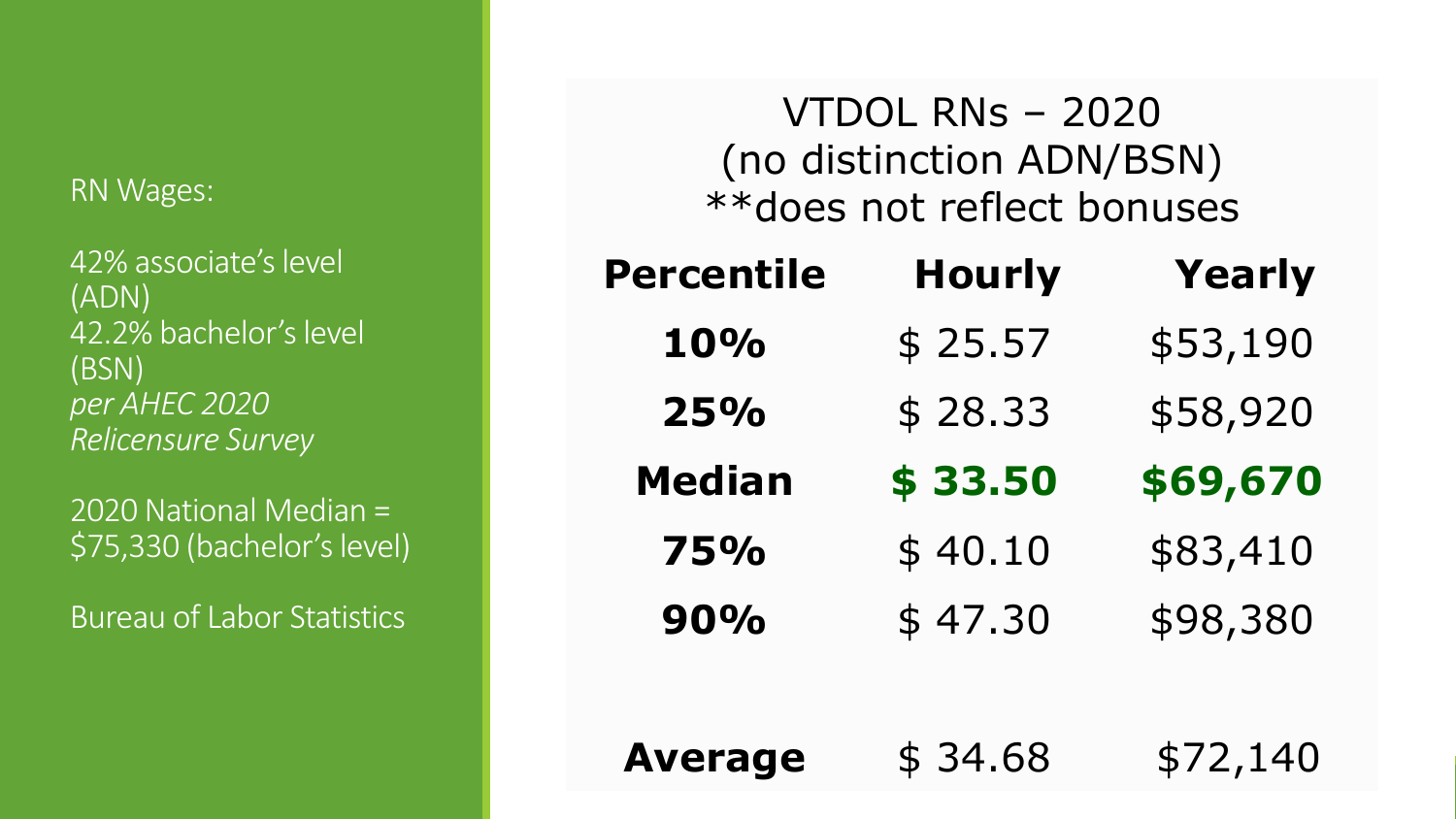#### Hospital Payer Mix:

Rates set by DVHA, CMS

Hospital budgets regulated by **GMCB** 

## 45% Medicaid, Medicare, Disproportionate Share Payments 55% commercial insurance Hospitals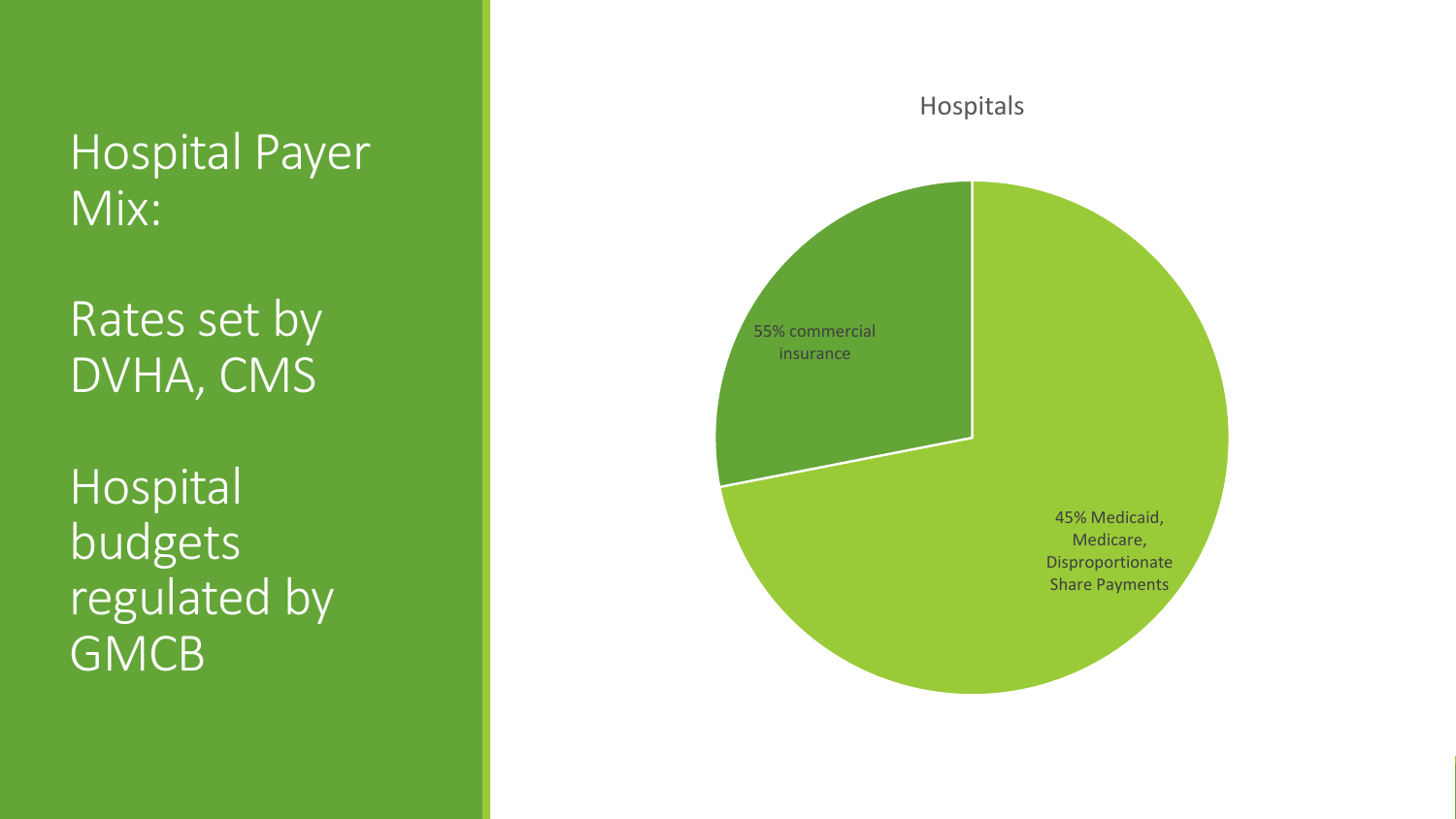#### Nursing Homes



Nursing Home Payer Mix: Rates set by DVHA and CMS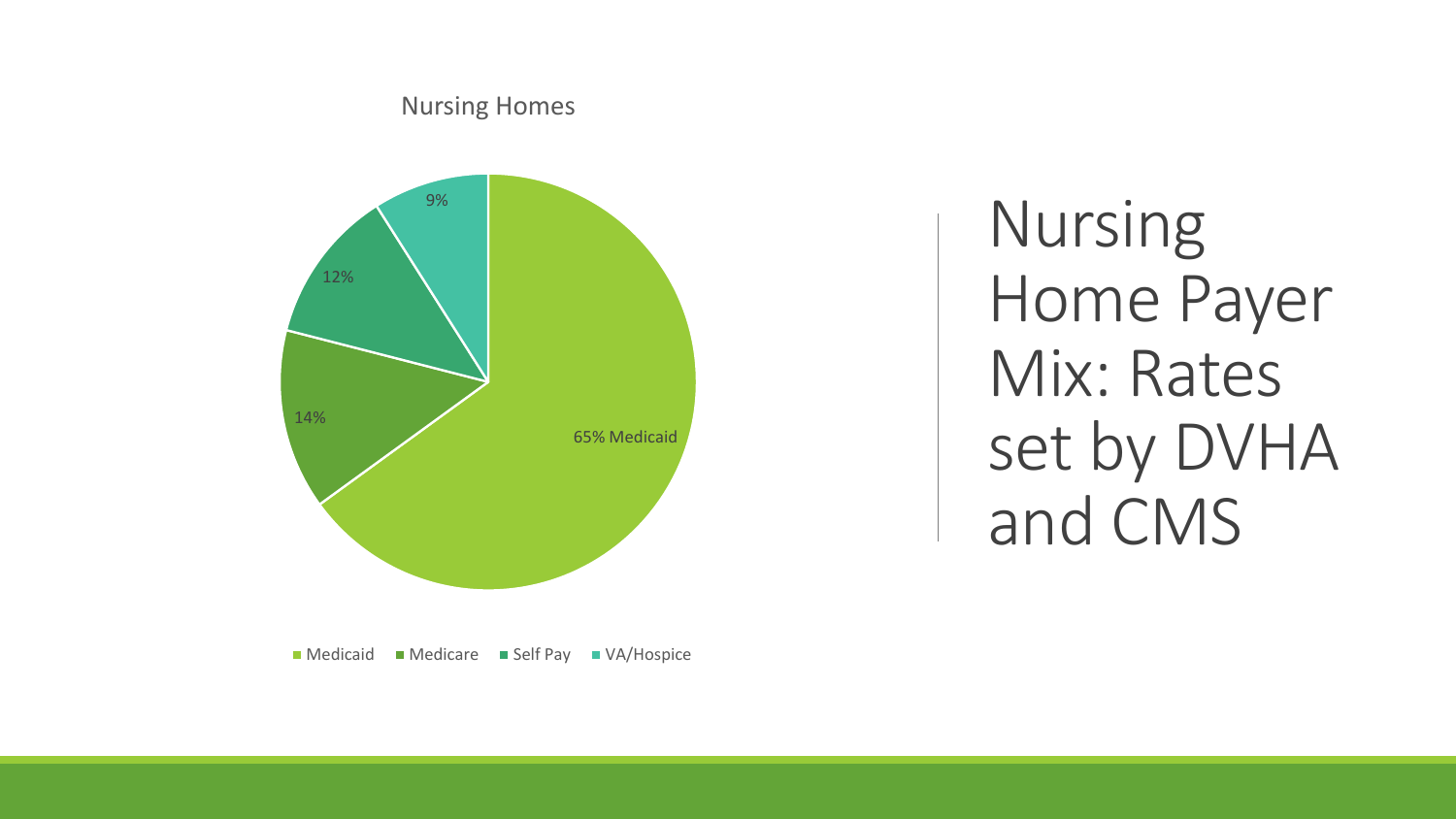Home Health Payer Mix: Rates Set by AHS & CMS

# 25% 60% Medicare 10% 5% Home Health **Medicaid Medicare Private Other**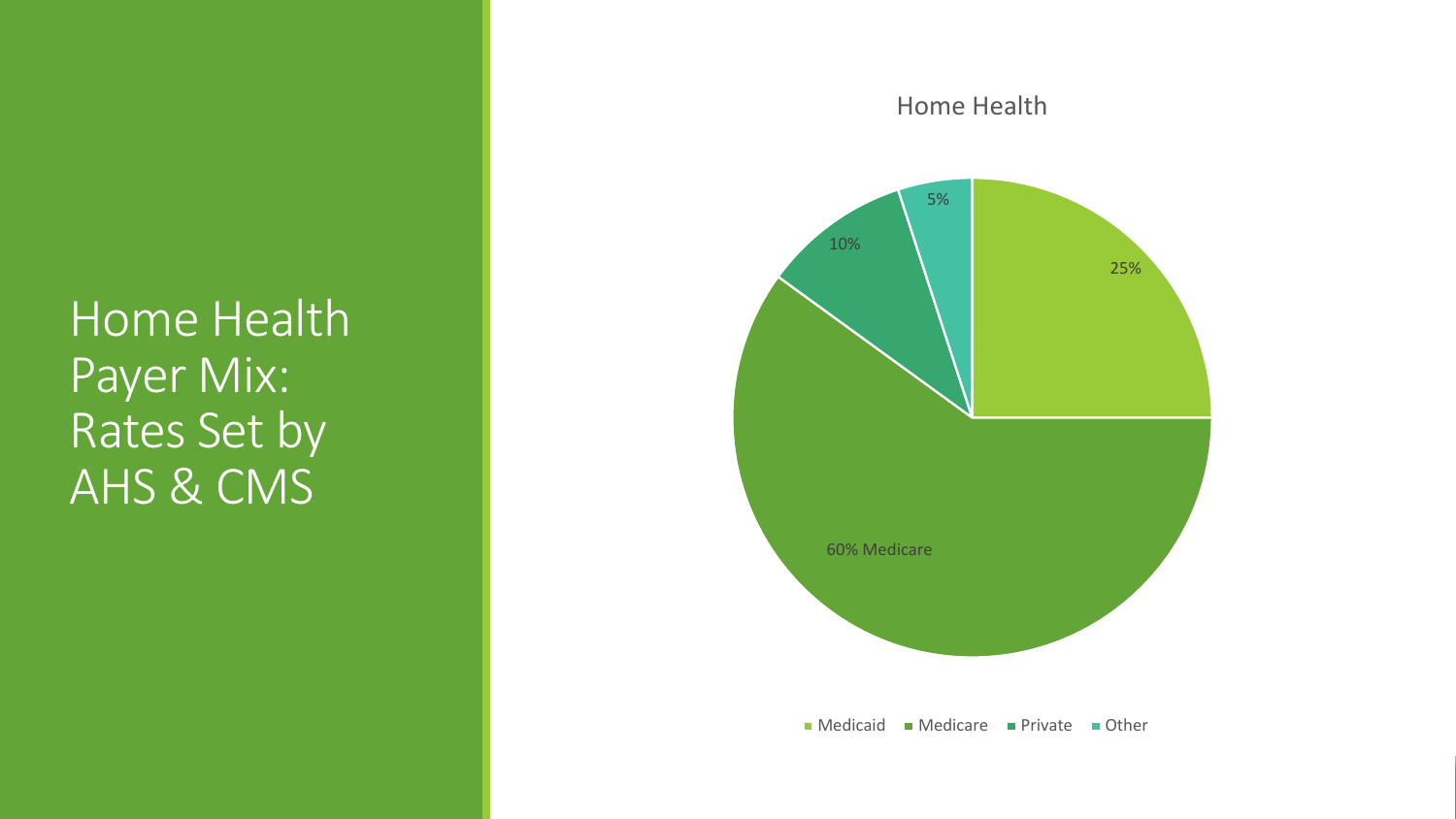#### How Providers Pay for Travelers During COVID

Vermont CRF \$\$\$ and provider stabilization grants

PPP loans

Medicare advance payments that must be paid back

Direct payments from the U.S. Health and Human Services Agency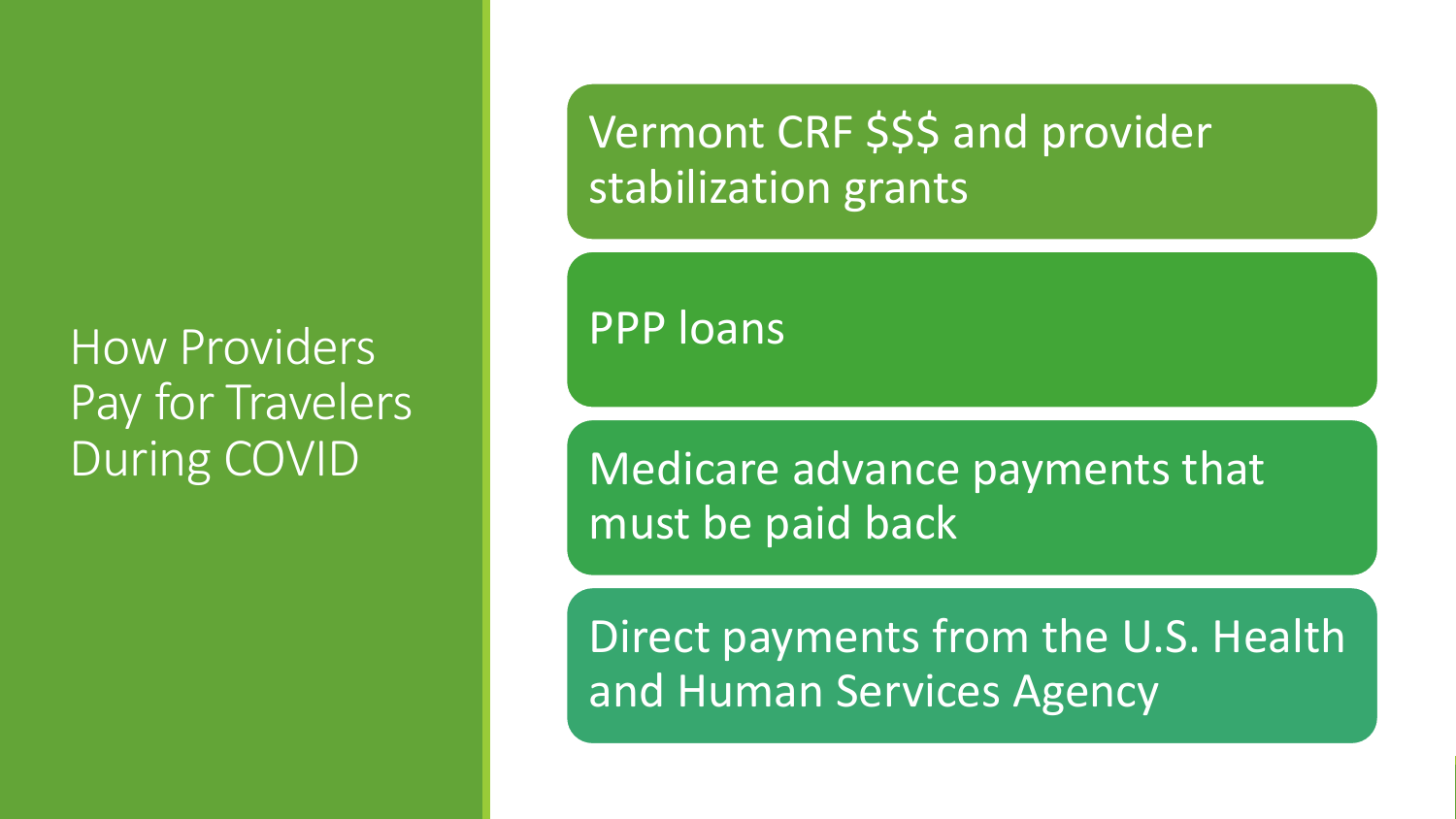#### Interstate Nurse **Compact**

Potential to attract and grow the number of nurses available to serve Vermont residents and REDUCE the reliance on travelers

Incentivize the 30% of graduates that leave VT to work in other states- new graduates want a compact license

As a compact state, VT could attract nurses more easily not only in border compact states , i.e. NH and likely NY and MA but ALSO the 30+ other compact states

Promotes easier access to telehealth services delivered by nurses outside Vermont